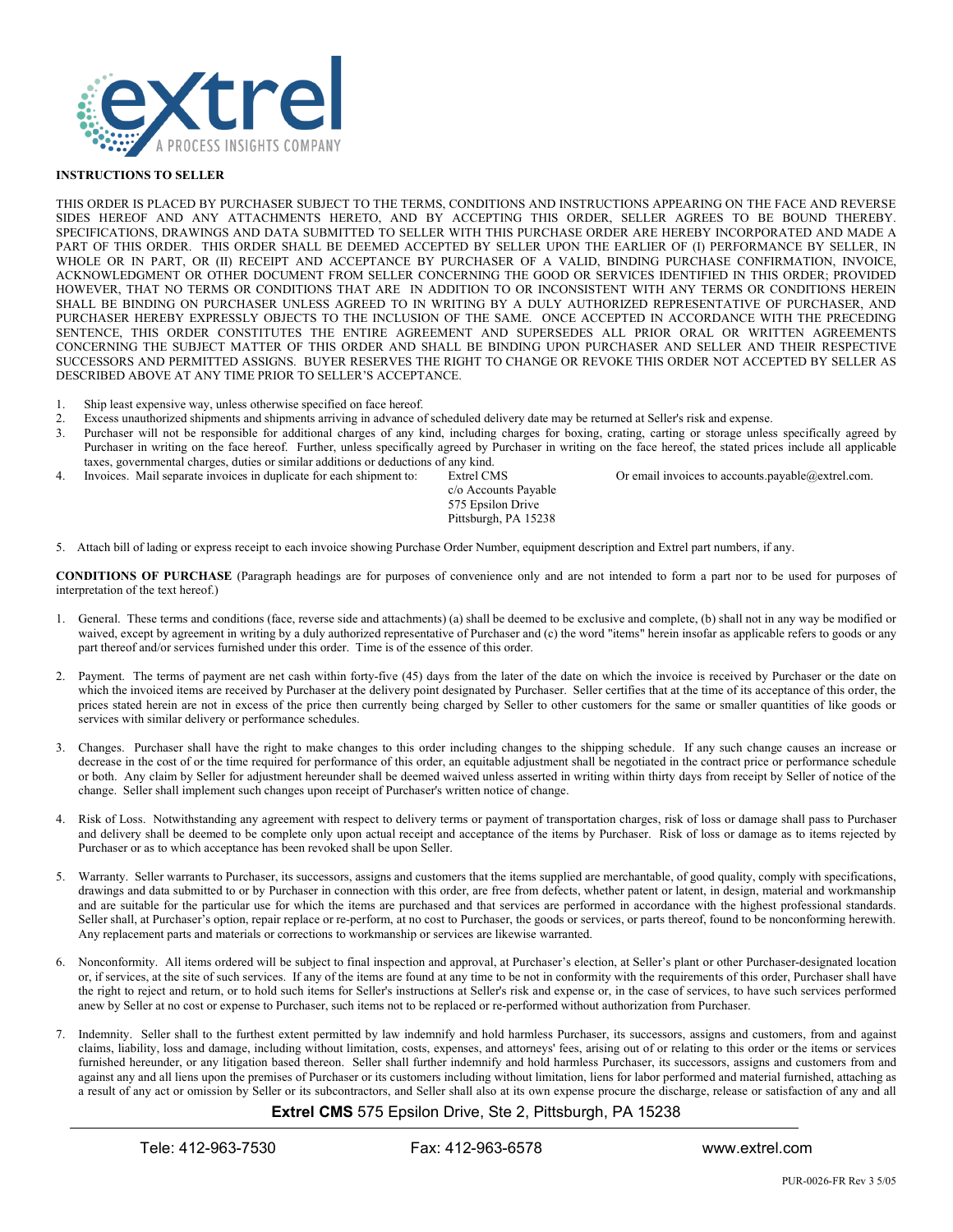

notices of intention or other evidence of such lien or claim thereto. Seller has obtained, or will obtain, such public liability, property damage, employee's liability and compensation insurance as will protect Purchaser from all of the aforesaid risks and from any liability under applicable Workmen's Compensation and Occupational Disease Acts.

- 8. Patent and Copyright Protection. Seller shall indemnify and hold harmless Purchaser, its successors, assigns and customers from and against claims, liability, loss and damage, including without limitation, costs, expenses, and attorneys' fees arising out of or relating to any claim of patent or copyright infringement by or in any way related to the items or parts thereof, furnished hereunder or any litigation based thereon. In addition, Seller shall procure at Seller's expense for Purchaser and its customer the right to continue using the items or parts found to have been infringing. Alternatively, Seller may modify, supplement or replace such items and parts so as to eliminate such infringement, provided however, that there shall be no performance degradation due to such actions.
- Litigation. If requested to do so, Seller shall defend, at its own expense, any litigation for which Seller is required to indemnify Purchaser under Paragraph 7 or 8. Purchaser shall have the right to participate in such defense with counsel of Purchaser's own choice at Seller's expense and, if Seller shall fail to promptly assume the defense of such litigation when requested to do so by Purchaser, Purchaser may defend with counsel of its own choice at the expense of Seller.
- 10. Information. Any knowledge or information concerning the design, manufacture, sale or use of the items covered by this order which Seller may disclose to Purchaser incident to the performance, manufacture or delivery of items covered by this order shall be deemed to have been disclosed as a deliverable under the order and to be free from all restrictions as to the use or disposition thereof by Purchaser, and Seller agrees not to assert any claim against Purchaser by reason of Purchaser's use or disposition thereof. Seller shall keep confidential all information, drawings, specifications, data or any other details furnished by Purchaser or prepared by Seller specifically in connection with this purchase order.
- 11. Property Supplied by Purchaser. Purchaser shall retain title to any drawings, sketches, designs, patterns, dies, molds, tooling, equipment and materials of every description paid for or supplied by Purchaser for use in the performance of this order. Any such articles shall be retained by Seller on consignment, suitably identified as Purchaser's property. Seller shall hold and maintain any such articles at its risk and expense, shall keep such articles insured at its expense while in its custody or control in an amount equal to the replacement cost thereof, with loss payable to Purchaser, and shall not use such articles except in filling Purchaser's orders. All such articles shall be delivered to Purchaser upon demand, in the same condition as when received, except for reasonable wear and tear, and except to the extent such articles have been incorporated into items delivered to Purchaser, or consumed in the normal performance or work for Purchaser.
- 12. Termination. Purchaser may, without cost or liability to it, except for deliveries or services previously made and accepted, terminate this order if one or more of the following events shall occur: (a) failure of Seller to perform any of its obligations under this contract, (b) any adverse change in the position, financial or otherwise, of Seller or (c) the insolvency of, or the filing of a petition under any federal or state bankruptcy or insolvency laws by or against Seller, and, in any termination identified in this sentence, Seller shall be responsible for any damages suffered by Purchaser, its successors, assigns or customers. In addition to the preceding rights of termination, Purchaser may, on reasonable notice to Seller, terminate this order at Purchaser's convenience without cost or liability to it as to any items not received or accepted by Purchaser and any items shipped, or service performed, after the effective date of such termination may, at the sole option of Purchaser, be accepted by Purchaser under this order or be returned to Seller at the risk and expense of Seller.
- 13. Remedies. The remedies expressly provided for in these conditions shall be in addition to any other remedies which Purchaser may have under the Uniform Commercial Code or other applicable law.
- 14. Set-Off. Purchaser shall be entitled at all times to set-off any amount owing from Seller to Purchaser or any of its affiliated companies against any amount payable in connection with this order by Purchaser.
- 15. Compliance with Certain Laws. Seller certifies to Purchaser that the items purchased hereunder were produced or performed in compliance with all applicable laws and requirements, including the Fair Labor Standards Act of 1938, as amended. Seller shall comply, unless this transaction is exempt under applicable regulations, with all provisions of Executive Order 11245 of September 24, 1965, as amended, and with the relevant orders of the Secretary of Labor relating to Equal Employment Opportunity, and clauses thereby required are incorporated herein by reference. If this order is subject to government contracting mandates, Purchaser will so state on the face hereof, and if so stated, as a condition to the effectiveness of this order, Seller agrees to certify to Purchaser, by separate writing, that it complies with all government contracting requirements applicable to Purchaser, Seller and the goods.
- 16. Governing Law; Arbitration. This order shall be governed by the law of the Commonwealth of Pennsylvania, including the Uniform Commercial Code, but excluding the provisions of the United Nations Convention on Contracts for the International Sale of Goods, and excluding Pennsylvania law with respect to conflicts of law. Seller agrees that all disputes of every kind and nature arising out of or relating to this order (including, without limitation, the negotiation, existence, construction, validity, interpretation, performance, breach or termination thereof) shall be submitted to binding arbitration pursuant to the then existing Commercial Arbitration Rules of the American Arbitration Association. Arbitration hearings shall be conducted in Pittsburgh, Pennsylvania, and the award rendered by the arbitrator(s) shall be final and binding on all parties to the proceeding, and judgment on such award may be entered by any party in any court of competent jurisdiction.
- 17. Miscellaneous. Assignment of this order or of any interest herein, or of any payment due hereunder, without the prior written consent of Purchaser, shall be void. Any provision of this order which is invalid or unenforceable shall be ineffective to the extent of such invalidity or unenforceability without invalidating the remaining portions hereof. The obligations of Seller under this order shall survive any inspection, delivery, acceptance or payment of and for the items.
- 18. Software. (a) Seller grants to Purchaser a non-exclusive, royalty-free perpetual license to use any software provided by Seller hereunder. Purchaser shall not be bound by the terms and conditions that may be contained in Seller's forms. (b) Seller grants to Purchaser an unlimited, exclusive, perpetual and irrevocable license to use, modify and sublicense any custom software provided by Seller hereunder on behalf of Purchaser and its customers.

19. Limit of Liability. In no event will Purchaser be liable for special, indirect, incidental or consequential damages of any kind.

## **Extrel CMS** 575 Epsilon Drive, Ste 2, Pittsburgh, PA 15238